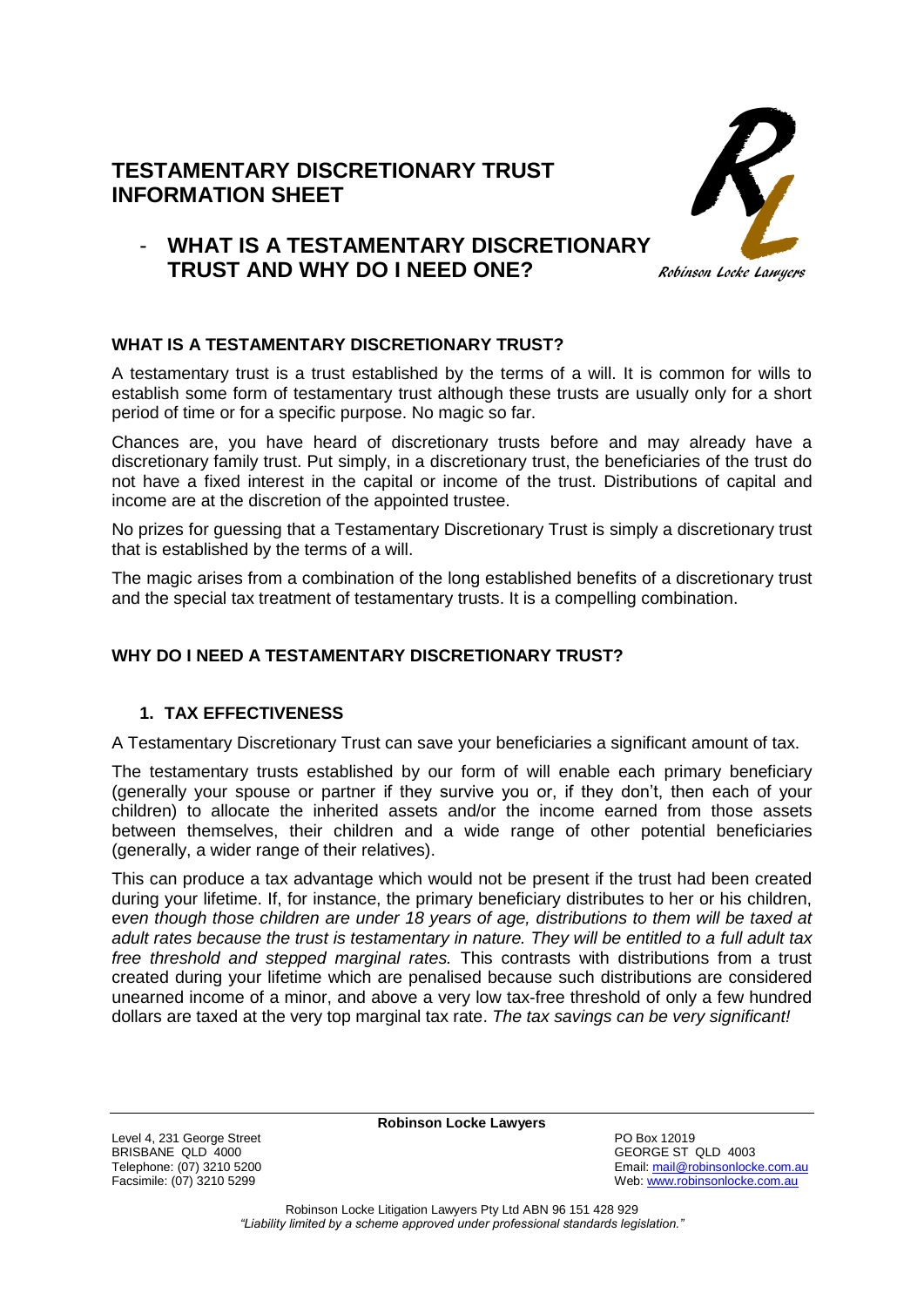Let us illustrate this with an example:-

*After a long and active retirement travelling the globe, you pass away. Over the years, you spent most of your savings and superannuation, but still owned your modest family home worth \$400,000.00 and had \$100,000.00 in savings. Your simple will gives everything to your only daughter.*

*Your daughter is now in her late forties with two children aged 12 and 14. Your daughter and her husband work hard and each earn just over \$80,000.00 per annum. They have paid off their mortgage but have little spare cash after the cost of day to day living and supporting and educating your grandchildren. School fees are worrying them.* 

*Your daughter receives her \$500,000.00 inheritance and invests it at 5% per annum earning \$25,000.00 per annum. She is on a marginal tax rate of 38.5% including Medicare Levy so will pay \$9,625.00 in tax on the additional income.*

*Your daughter's position looks like this:-*



#### *WITH NO TESTAMENTARY DISCRETIONARY TRUST IN PLACE:*

*Contrast the position if your will established a Testamentary Discretionary Trust with your daughter as the primary beneficiary into which the \$500,000.00 was paid. Your daughter could choose to distribute \$12,500.00 of trust income to each of your grandchildren on which no tax would be payable. That distribution could be applied to pay your grandchildren's school fees thereby effectively benefitting your daughter.*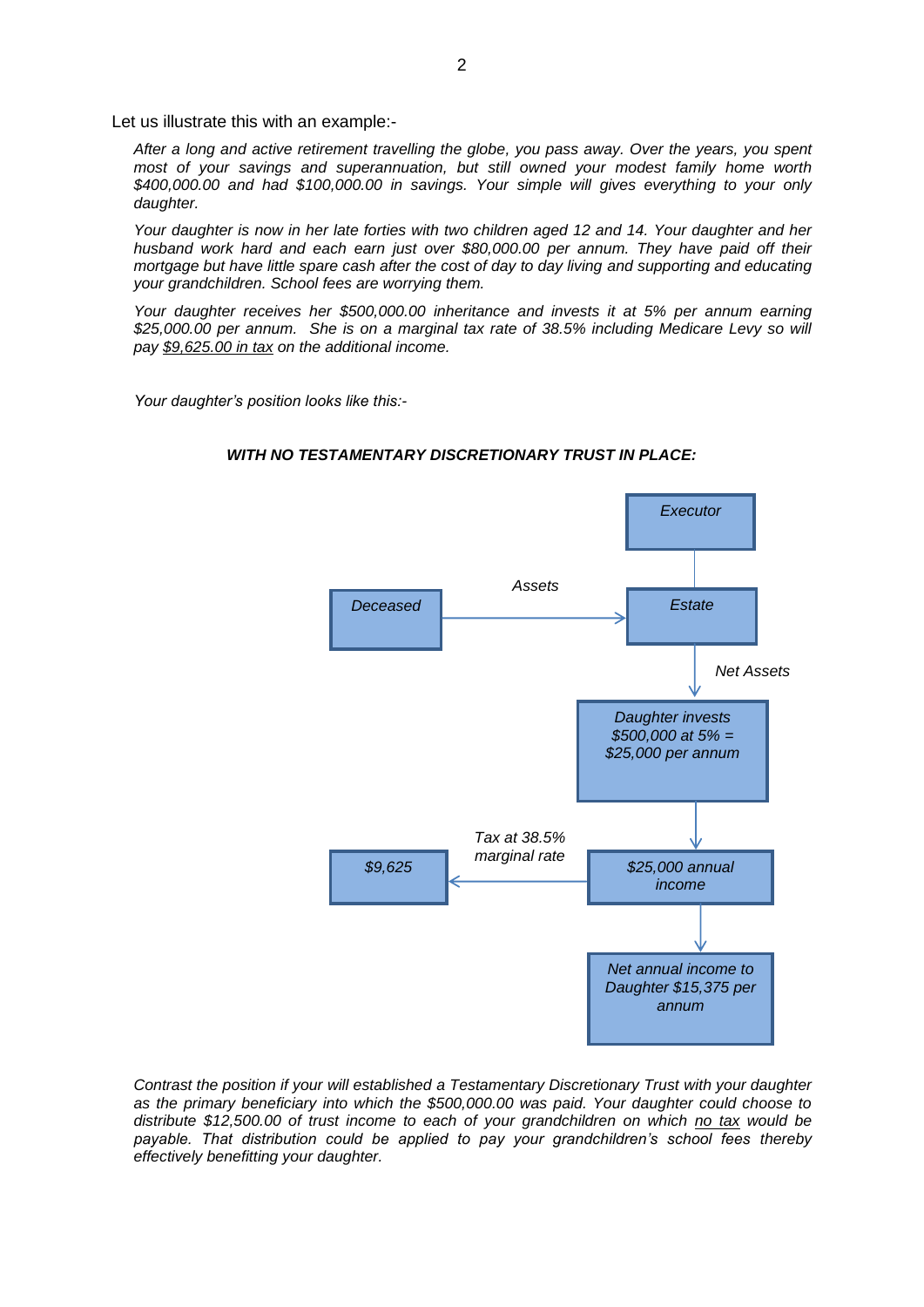*Now, your daughter's position looks like this:-*



*WITH A TESTAMENTARY DISCRETIONARY TRUST IN PLACE:*

*Similar considerations apply to middle-aged mums and dads where mum or dad dies and the survivor receives a lump sum life insurance payout. If those funds are invested in the survivor's name, the investment income will be added to the survivor's other income and will be taxed at the survivor's highest marginal tax rate.* 

*With a Testamentary Discretionary Trust in place and the life insurance payout directed into the estate, the survivor has the flexibility to choose to distribute some or all of that investment income directly to the children and pay little or no tax on that distribution.*

Summing up, the trusts in our form of will give each of the primary beneficiaries discretionary power to distribute income and/or capital among a wide range of potential beneficiaries, and this discretionary power to allocate income can result in considerable, and continuing, annual tax savings following your death.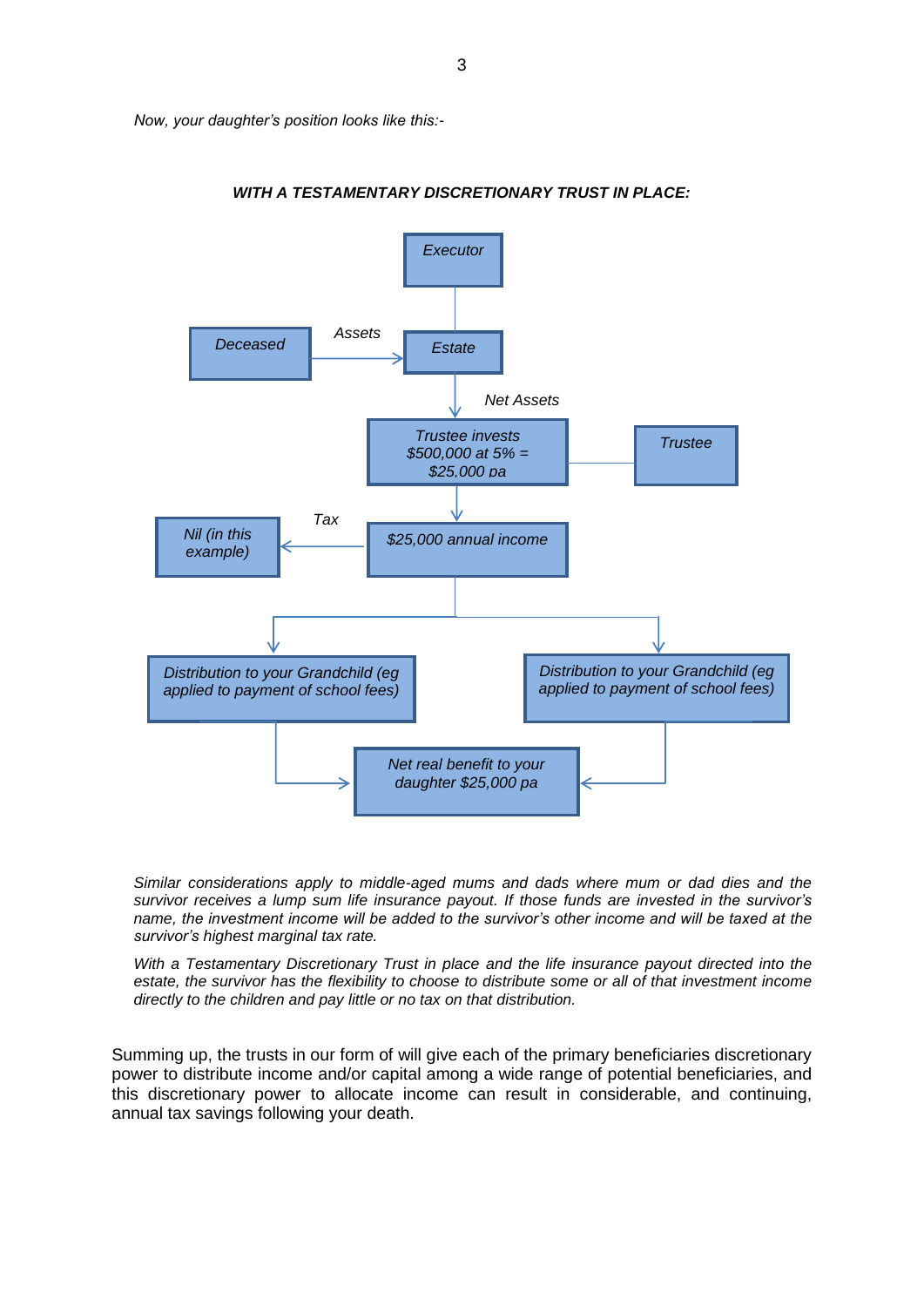#### **2. ASSET PROTECTION**

Assets held in trust are afforded some protection from loss simply by virtue of being trust assets.

Our form of will enhances and enlarges this asset protection for beneficiaries against loss through divorce, bankruptcy or other disastrous changes in circumstances. That said, it is extremely difficult to protect the assets of a person from being accessed or taken into consideration by the court for the purposes of a matrimonial property settlement and the use of a testamentary discretionary trust cannot be relied on to be effective in this regard.

The trusts provide that if a beneficiary enters a marriage or relationship breakdown, or becomes bankrupt or mentally incapacitated, control of the trust is removed from the beneficiary concerned, and the executor of the estate will take control of the trust until the problem is resolved.

#### **3. FLEXIBILITY — GIVING BENEFICIARIES THE CHOICE OF TAKING THEIR INHERITANCE DIRECTLY AND ABSOLUTELY OR IN TRUST FORM**

#### *BENEFICIARIES (YOUR SPOUSE, CHILDREN AND GRANDCHILDREN) HAVE A CHOICE*

The form of will we use offers those of your beneficiaries who have reached maturity (25 years old is suggested, although you may choose a different age) the opportunity to choose whether to take their benefits directly and absolutely, or to have those benefits held in trust for them.

A beneficiary who decides to participate in the trust structure is not forever bound to continue participation: he or she can resile from the trust structure at any time.

If your primary purpose is to provide your children with tax advantages with a degree of asset protection thrown in, then it is important to allow each of your children the choice to decide not to participate in the trust structure if that structure does not provide any advantage to them. The benefits of a Testamentary Discretionary Trust may be of more value to some of your children than to others.

If your primary purpose is to give strong asset protection, you may need to restrict or remove the beneficiaries' ability to choose not to participate in the trust structure and to control the trust generally.

#### *BENEFICIARIES RETAIN CONTROL OF TRUST*

Where a beneficiary has attained maturity and chooses to use the trust, the beneficiary retains key powers to control the trust. The beneficiary has practically as much control as they would have with a simple or absolute gift.

#### **IS MY ESTATE LARGE ENOUGH TO WARRANT A TESTAMENTARY DISCRETIONARY TRUST?**

#### *THE TAX SAVINGS TO YOUR CHILDREN CAN BE SUBSTANTIAL EVEN FOR MODEST ESTATES*

If you have children, young or old, a Testamentary Discretionary Trust can be a fantastic investment made on their behalf, even if your estate is modest. The cost of preparing your will can be vastly outweighed by the potential tax savings you are giving to your children and there is the added peace of mind that comes with knowing that you have taken steps to protect your estate in the hands of your spouse and children.